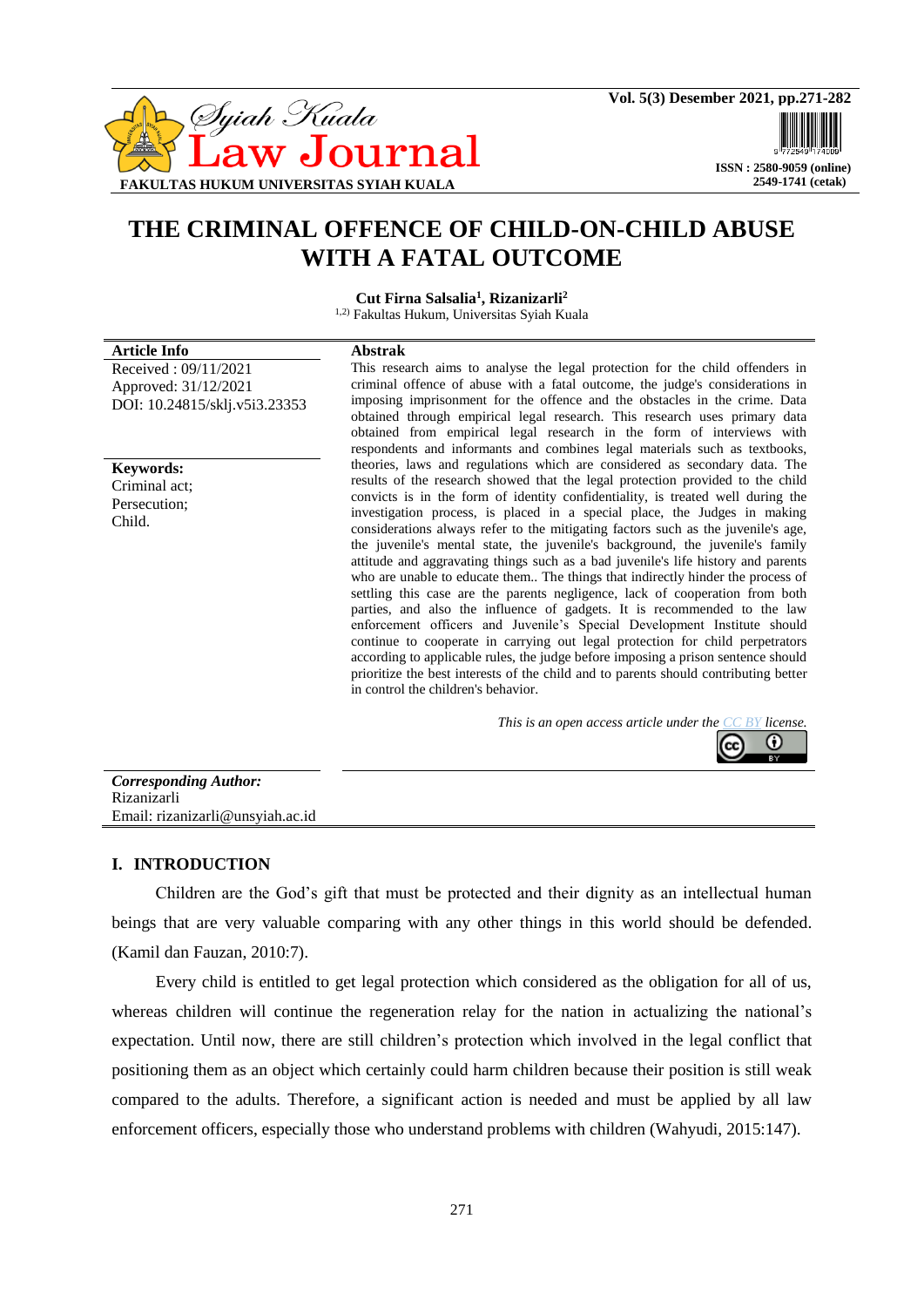Law No. 11 of 2012 concerning the Juvenile Criminal Justice System (JCJS Law) also regulates the protection of children in conflict with the law whose process can be resolved outside the judicial process by diversion and a restorative approach.

The age of children who can be sentenced to prison is those who are 14 years old with the consideration that at that age there is an increase in the emotional aspect, the child becomes aggressive. A child who commits a crime at that age may be subject to sanctions in accordance with his actions and if the child commits abuse to the point of killing a person, they or she may be subject to criminal sanctions in the form of imprisonment. (Marlina, 2009:118)

Children as a gift from God, have the dignity and rights as human beings that must be upheld. Children as future heirs of the nation have the right to get protection from violence. (Kamil dan Fauzan, 2010:7)

In fact, in 2019 there were 2 (two) cases of child abuse that resulted in death which were handled by the Banda Aceh District Court which was sentenced to imprisonment for 4 (four) years and a fine of Rp. 1.000.000,- . The judge convicts in accordance with the provisions of Article 80 paragraph (3) in conjunction with Article 55 paragraph (1) First in conjunction with Law No.35 of 2014 in conjunction with Law No.17 of 2016 concerning the Second Amendment to the Child Protection Act.

Article 1 paragraph (2) of the JCJS Law classifies children in conflict with the law into three groups, namely: children in conflict with the law, children who are victims of crimes, and children who are witnesses to crimes. The meaning of children in conflict with the law according to Article 1 paragraph (3) of the JCJS Law are those who are 12 years old, but not yet 18 years old which are suspected of committing a crime..

A child who commits a crime can be subject to sanctions if the child commits a crime that harms others, even though the child has legal protection as stipulated in Article 17 paragraph (1) of the JCJS Law. Persecution itself is an intentional act that causes pain or injury to another person's body.

### **II. RESEARCH METHOD**

The research method used in this journal is empirical juridical. The empirical approach is carried out based on objective facts obtained through field research in the form of questions and answers with respondents or other things obtained through sources. (Achmad, 2015:46).

1. Research Location

The research location was carried out in the jurisdiction of Banda Aceh District Court.

2. Population

The population is all objects that want to be investigated further. The population of this research is the Juvenile offenders, Judges, and Investigators.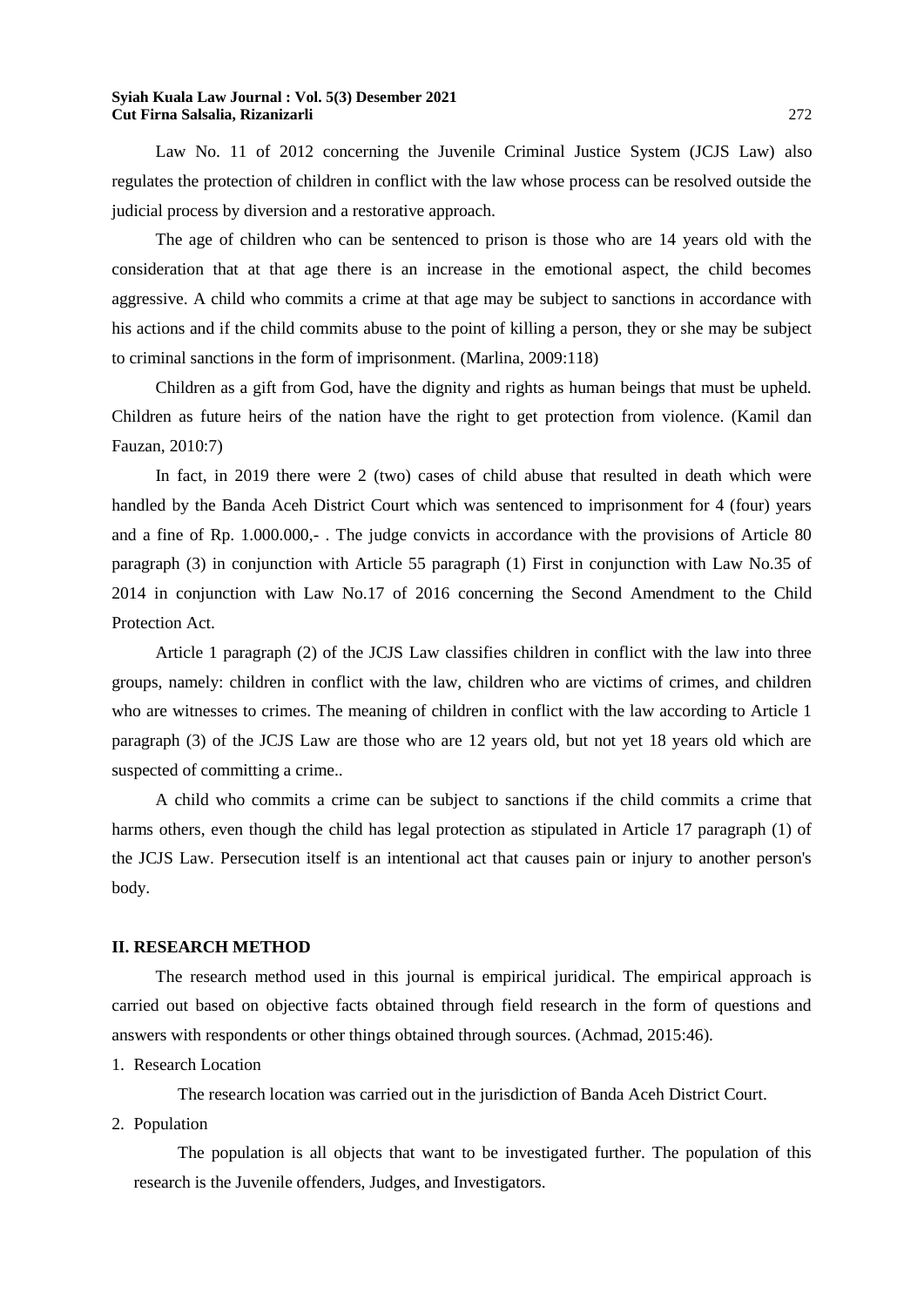#### **Sampling Method**

The sample is determined through the Non-Random Sampling technique which is a way of determining the sample where the researcher has determined/selected his own sample in his research (Lina, 2005:119). The respondents and informants in this study are::

- 1. Respondents
	- a. 1 (one) person from the Judges at the Banda Aceh District Court ;
	- b. 1 (one) person from the B. Aceh Police Investigator; and
	- c. Perpetrators of the Crime of Child-on-child Abuse 1 (one) person.
- 2. Informants

Law Academician from Syiah Kuala University.

### **Data Collection Method**

1. Field Research

Field research is carried out in obtaining primary data by conducting field research in the form of questions and answers to respondents and informants that have been previously determined.

2. Library Research

Literature research is carried out in obtaining secondary data which is conducted by reviewing the Criminal Code, other text books, papers and documents related to the problems to be researched.

### **Data Anayzing Method**

The obtained data obtained were analyzed using a qualitative approach method.

### **III. RESULTS AND DISCUSSION**

## **3.1. Legal Protection Towards The Juvenile Offenders In The Criminal Offence Of Child-onchild Abuse With A Fatal Outcome.**

Legal protection for children who commit crimes will still be provided by law enforcers. In principle, children who are in conflict with the law will still have the legal protection provided by the law. The criminal threat given to children who are perpetrators of crimes is (half) of the main threats for the adult perpetrators.

In a trial which the perpetrator is a child, there are things that distinguish it from an adult trial. The trial in which the convict is a child is conducted in private, while the trial in which the convict is an adult is conducted in an open public manner. This needs to be remembered because the convict is a child who must feel afraid and depressed in facing legal cases.

The results of the study in the jurisdiction of the Banda Aceh District Court found 2 (two) cases of Child Abuse that Caused Child Death.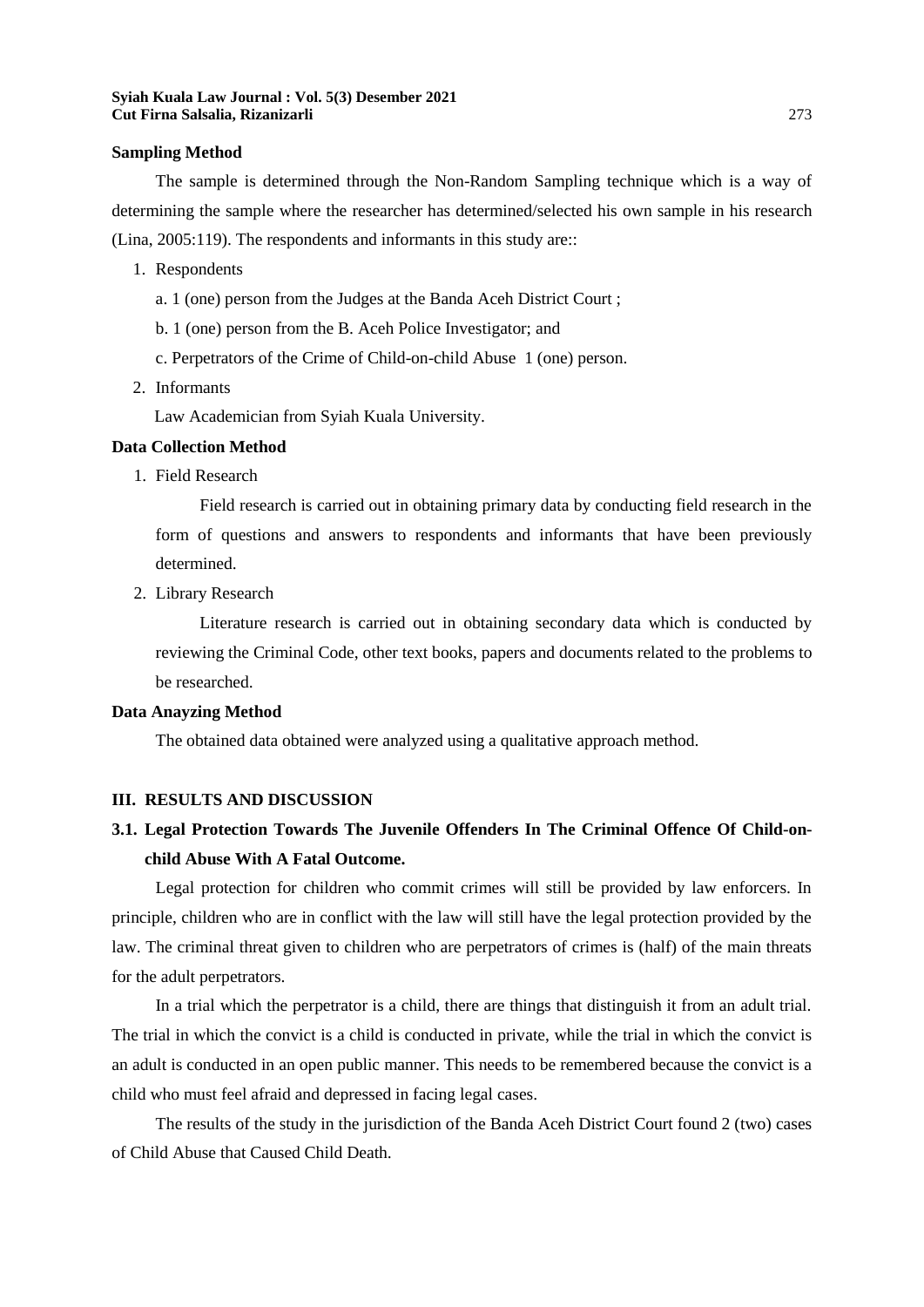### **The Criminal Offence of Child-on-child Abuse With A Fatal Outcome Banda Aceh District Court, Year 2019**

**Table 1**

| N <sub>0</sub> | <b>Case Registry</b><br>No.               | Defendant's<br><b>Name</b> | <b>The Violated Rules</b>                                                                                                                                                                                                                                                               | <b>Verdict</b>                                                  |
|----------------|-------------------------------------------|----------------------------|-----------------------------------------------------------------------------------------------------------------------------------------------------------------------------------------------------------------------------------------------------------------------------------------|-----------------------------------------------------------------|
| 1.             | 13/Pid.SusAna<br>k/2019/PN<br><b>B</b> na | SS (16 Years)<br>Old)      | Article 80 Paragraph (3) Jo Article<br>55 Paragraph (1) First in conjunction<br>with Law No.23/2002 in conjunction<br>with Law No.35/2014, in conjunction<br>with Law No.17/2016, in conjunction<br>with Law No.11/2012 JCJS and Law<br>No. $.8/1981$ on the Criminal<br>Procedure Code | 4 years<br>imprisonment, and<br>a fine Rp.<br>$1.000.000.000,-$ |
| 2.             | 16/Pid.SusAna<br>k/2019/PN<br><b>B</b> na | MF (16 Years)<br>Old)      | Article 80 Paragraph (3) Law<br>No.23/2002 in conjunction with Law<br>No.35/2014, in conjunction with Law<br>No.17/2016 Law No.11/2012 JCJS<br>and Law No.8/1981 on the Criminal<br>Procedure Code                                                                                      | Imprisonment for 4<br>years and a fine of<br>IDR 1,000,000,000  |

Source: SIPP PN Banda Aceh, Direktori MA RI, 01 Januari 2021

The table above shows that a child who commits a criminal act of abuse that causes death is sentenced to 4 years in prison and a fine of Rp. 1.000.000,- rupiah.

Children have the right to special protection and facilities guaranteed by law and other means so that physically, mentally, morally, spiritually and socially they can grow and develop in a healthy and natural manner. (Soetodjo, 2005:68).

Based on the results of interviews with the perpetrator whose identity was kept secret, who had just been released from the Juvenile's Special Development Institute and was carrying out assimilation at home, they explained that from the beginning of the investigation process until the execution of the court's decision they had received legal protection as a child. Not only during the investigation process until the execution of the court's decision they received the legal protection, but when they was in the Juvenile's Special Development Institute they is also received protection.

Based on the results of the interview, the convict stated that while they was in the Juvenile's Special Development Institute, the perpetrator also received independent and personal coaching. For independent coaching, it is carried out 2 times a week and various activities are carried out such as the practice of cutting hair, repairing electronic goods, and for personal coaching such as religion, legal counseling, and others.

The form of legal protection that is obtained by the child as the perpetrator is usually firstly diverted, if it is not achieved, then a prosecution is carried out against the child. In the punishment, the child gets a punishment of of the adult punishment, then the child as the perpetrator can also be punished by social work law. In the case of a criminal act of child abuse, the forms of legal protection given to the child who is the perpetrator of the act, namely:

a. Their identity are not published;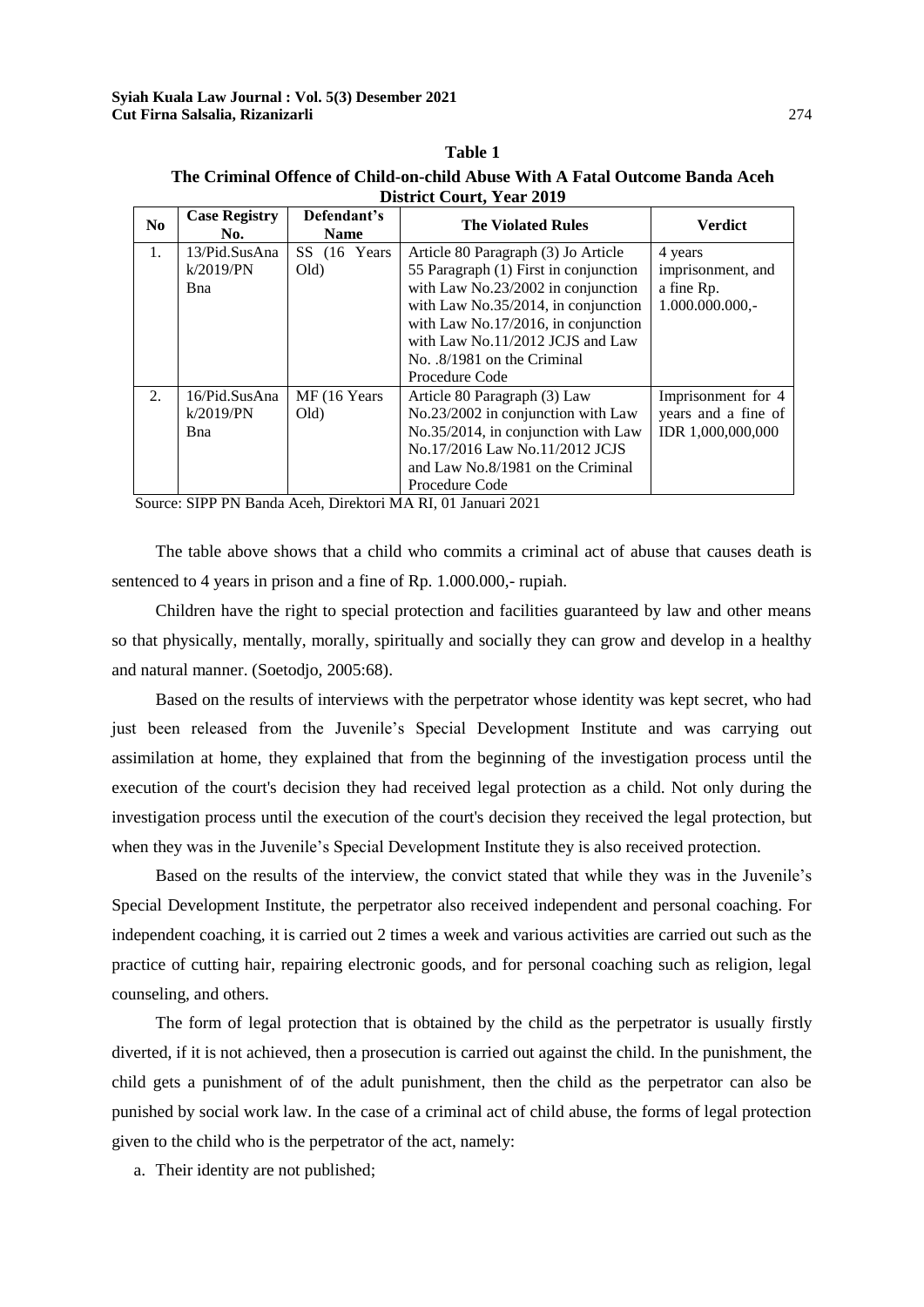- b. Well-treated during the investigation process;
- c. Accompanied by the Correctional Facility Officers, Social workers, Parents; and
- d. Placed in a special place.

# **3.2. The Considerations Of Judges In Imposing Imprisonment For The Criminal Offence Of Child-on-child Abuse With A Fatal Outcome**

In carrying out their duties, a judge is required to be able to make decisions without regard to and being influenced by the authorities or other parties who want to try to influence the content of the judge's decision. In achieving legal certainty as expected and aspired to, it can be carried out with judicial power, where judges as law enforcers with their decisions can be a measuring tool in order to achieve legal certainty as mandated by law. The judge's decision is important to obtain certainty on the status of the convict and determine the actions that can be taken after the decision has permanent legal force.

The legal basis and reasons for giving the decision must be contained in every court decision as charged in the indictment or unwritten legal sources given to the convict. This is stated in Article 50 paragraph (1) of the Law on Judicial Power, "A court decision must not only contain the reasons and the basis for the decision, there must also be certain articles of the relevant legislation or unwritten legal sources that are used as the basis for adjudicating".

According to Article 195 of the Criminal Procedure Code, it is stated that a court decision is only valid and has legal force if it is pronounced at a trial open to the public. Article 197 of the Criminal Procedure Code which contains the requirements that need to be included in a decision so that the court's decision can be called valid and can be implemented, if these conditions are not fulfilled then the decision will be null and void.

Judges have the discretion independently to consider a sanction that will be decided. Independent judges are absolute and not interfered with by other parties, this guarantees an objective court decision. Independent in setting sanctions also needs to look at the guidelines for the maximum and minimum limits and the independence they have must be based on justice, both for the convict and the community.

Judges in imposing a crime not only look at the facts revealed in court, but also need to look at the rights of children as perpetrators who should receive protection in accordance with the Child Protection Law. The JCJS Law in its criminal articles, especially in the article on child abuse, should include a minimum criminal threat.

Based on the Directory of Decisions of the Banda Aceh District Court No: 13/Pid.Sus-Anak/2019/PN Bna stipulates that the convict has been legally and convincingly proven guilty of committing a crime as stipulated in Article 80 paragraph (3) in conjunction with Article 55 Paragraph (1) 1st of the Criminal Code in conjunction with Law No. 35 of 2014 in conjunction with Law No.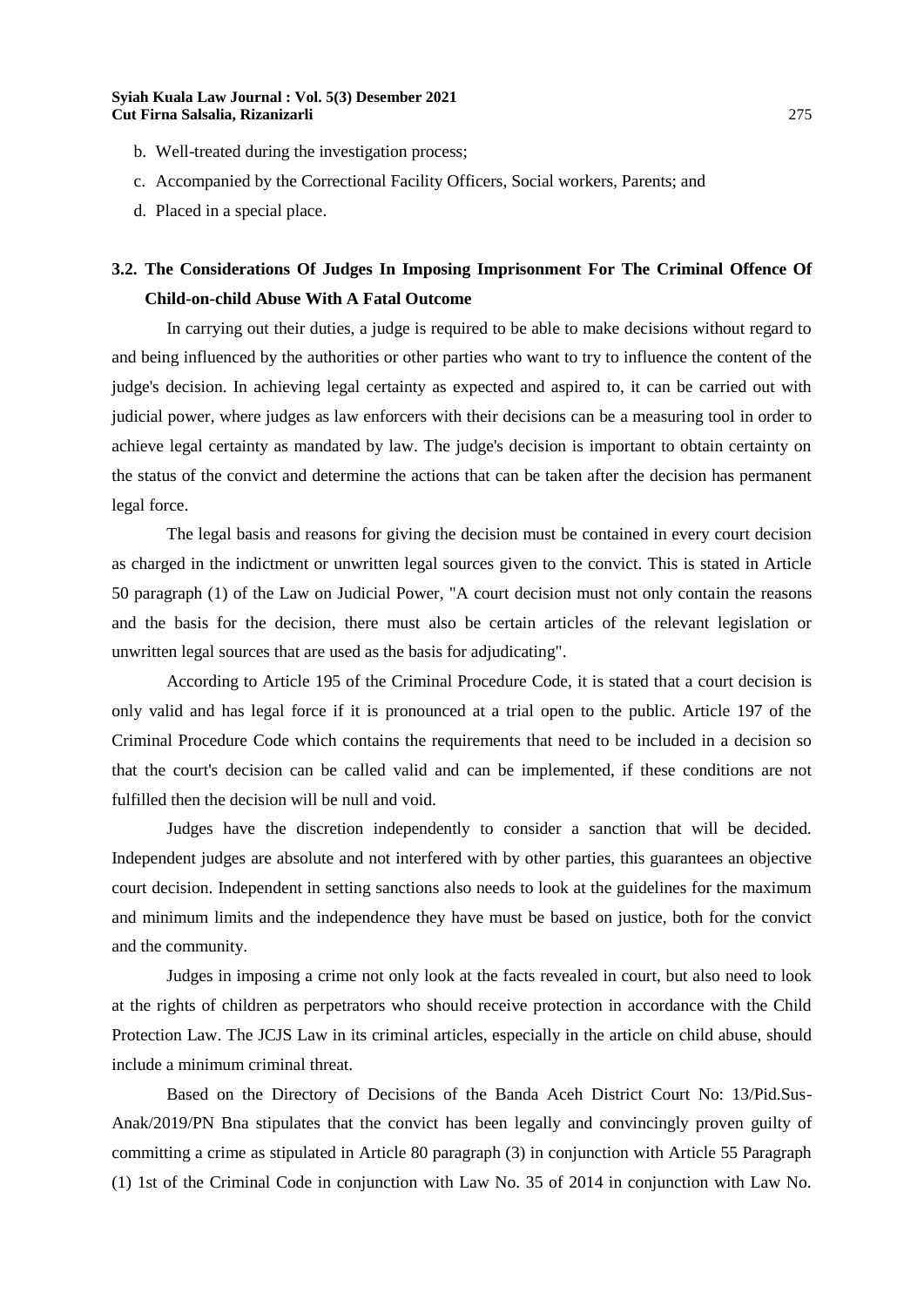17/2016 in conjunction with the JCJS Law "Together working on violence against children resulting in death".

In their indictment, the Public Prosecutor demanded that the perpetrator be sentenced to 5 (year) years imprisonment reduced during detention, also demanded the child to pay a fine of Rp. 1,000,000,000.- subsidiary 3 (three) months in prison. The Panel of Judges sentenced to imprisonment of 4 (four) years and a fine of Rp. 1.000.000,- subsidiary with imprisonment for 2 (two) months and a reduced period of arrest and detention.

Judgment Number: 16/Pid.Sus-Anak/2019/PN Bna in its demands the Public Prosecutor demanded that the perpetrator be proven guilty of committing the Criminal Act of Torture Together, committing violence against children to death with the Indictment of Alternative Combination First Primary Article 80 paragraph (3 ) Law on Child Protection, in conjunction with Law No. 35 of 2014 in conjunction with the JCJS Law, in conjunction with Article 55 Paragraph (1) of the 1st Criminal Code, demanding that the judge impose a sentence of imprisonment for 6 (six) years reduced during detention and demanding that the child pay a fine of Rp. 1,000,000,000.- (one billion rupiah) subsidiary 3 (three) months in prison. The Panel of Judges in their decision imposed a prison sentence of 4 (four) years and a fine of Rp. 1,000,000,000.- (one billion rupiah) provided that if the fine is not paid, it is replaced with imprisonment for 2 (two) months.

In deciding a case the judge must be able to make a fair decision at every stage of the decision they will make. Judges must also be able to consider aspects of legal justice and moral justice in issuing a decision, so that the decision is the result of the real embodiment of precise justice.(Zuliah, 2015:87).

Judges have a basis in making their own judgments and considerations on cases before them. The judge's considerations when imposing a criminal sentence on a child are influenced by:

a. Mitigating Factors

1) Juvenile's Age

Children are the hope of the nation and the state who are the successors of the ideals of the nation's future struggle. In imposing a criminal sentence, the first thing that the judge considers is that the age of the child is categorized as a child or an adult because age is the main factor in imposing criminal penalties. If the perpetrator has been categorized as an adult, then the criminal punishment that will be carried out refers to the Criminal Code, while if the perpetrator is categorized as a child, the criminal punishment refers to the special law on children.

However, if the perpetrator is a child, the judge must first consider whether they can be punished or not because if the convict is not yet 14 years old, the convict cannot be sentenced to imprisonment. Children who are still 12 years old cannot be sentenced to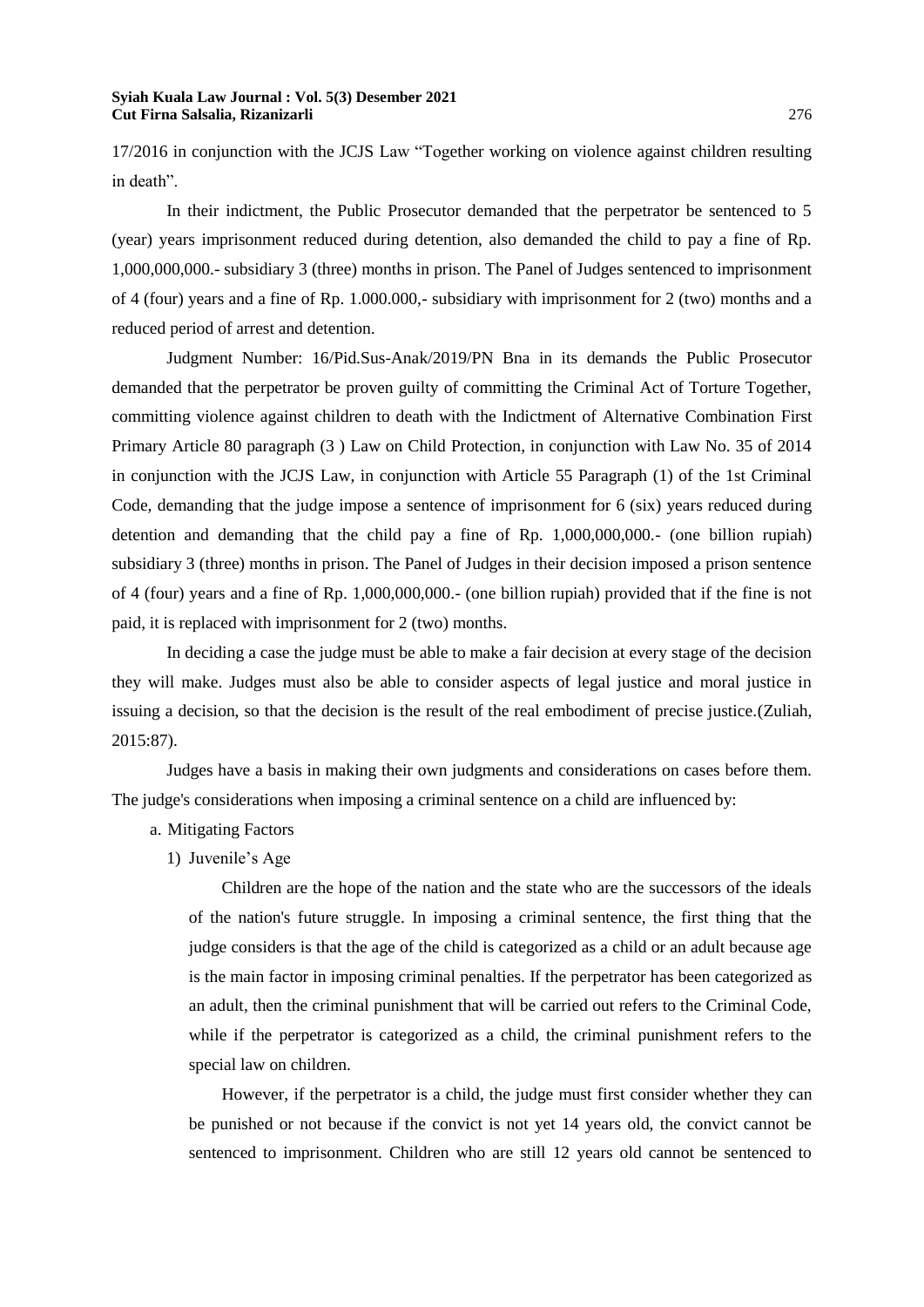prison, but if the child is 14 years old, they can be punished with imprisonment. The age of the perpetrator is also a judge's consideration in imposing a criminal sentence.

Judges also in deciding cases need to pay attention to mitigating and aggravating matters. Then in committing a criminal act the convict commits a fatal mistake, it will be entered into the Juvenile's Special Development Institute. However, if the error is not fatal, it will be fostered at the social service office or the Juvenile's Special Development Institute. If the child who is sanctioned social work is not sentenced to prison, but does social work such as cleaning the mushalla which will later be determined by the judge's decision in the trial if there is no diversion. However, if there is a diversion (settlement outside the judicial process) then the case is not processed.

Also in determining the sentence, the judge is very carefulin looking at the facts revealed in court. If a child is receiving formal education, the judge must consider how long the child is sentenced to, because the child still has a long way of life.

2) Juvenile's Mental Health Condition

A child is someone who is considered unable to think clearly, control emotions and has not been able to distinguish between right and wrong. In deciding a sentence, the judge is very influenced by the mental condition of the child who has not been able to control himself because the life span of a child is very long and the judge tries to make the decision made by him not traumatize the child and affect the condition of the child as a person who is labeled as evil in society.

3) Juvenile Background

The punishment imposed by the judge against the child is basically expected to be able to make the child not to commit the act in the future and cause a deterrent effect on the child. After the child has finished carrying out his sentence, the child will automatically return to his family.

In general, judges give lighter sentencing decisions for children from well-educated families than children from broken homes, because after serving the sentence, it is hoped that the family can re-educate the child to the right path, even while serving the sentence. The perpetrator's child also gets coaching at the Juvenile's Special Development Institute. The role of parents is very much needed at this stage, the growth and development of a child is greatly influenced by the behavior and nature of the parents.

In contrast to children who come from broken home families, generally do not get the love and attention of their parents, this is one of the reasons for the judge to intensify the punishment of the perpetrator's child in the hope that the perpetrator's child will receive guidance directly given by the Juvenile's Special Development Institute. with the hope that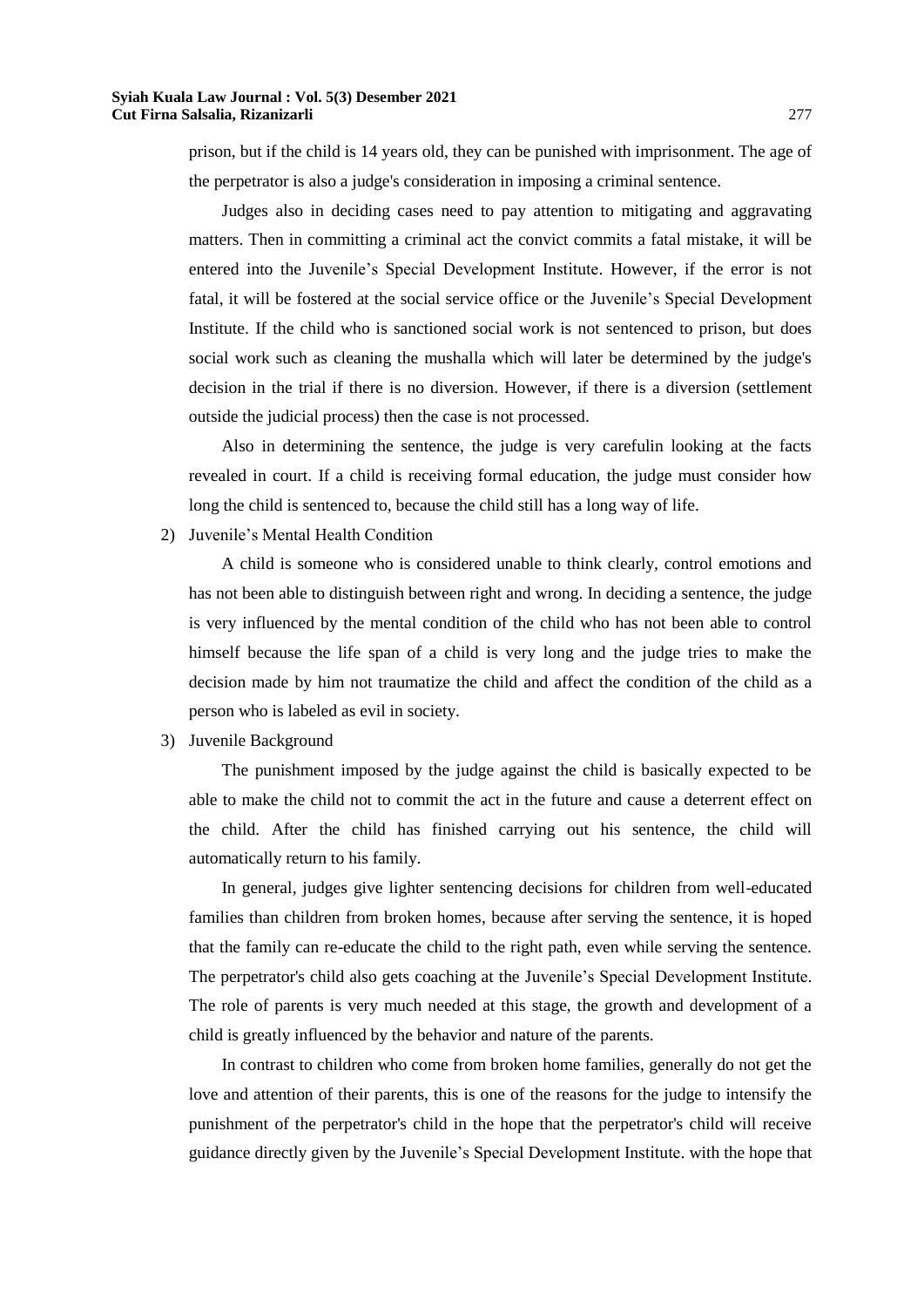the perpetrator's child can return to behaving in accordance with the norms as found in society.

4) The Juvenile's Family Attitude

The attitude of the child's family greatly influences the severity of the sentencing decision determined by the judge. Generally, judges give light sentencing decisions for the families of children who make peace efforts and apologize to the families of the victim's children, it is hoped that in the future the families of the victim's children will not feel resentful towards the perpetrator's child and also efforts are made to return or resolve a problem.

- b. Aggravating Factors
	- 1) Juvenile's Bad Life History

If the perpetrator's child has bad behavior in everyday life, both in the school environment, residential environment, or his circle of friends which has a bad influence on him and cannot be repaired, then this can be the reason for the judge in deciding a severe sentence against the child who commits crime. the crime.

As for the actual imposition of punishment on child perpetrators imposed by judges solely not wanting to burden the child perpetrators for suffering such as punishment given to adults, but carried out solely for the development of children who are still long in the future. It is hoped that the sentencing of the child can be a warning to other children not to take actions that are prohibited by law and also as a warning to parents who still have children to continue to control the behavior of children in the future not to do prohibited actions. by applicable law.

2) Parent's Inability To Educate

Sometimes bad child behavior is not only caused by a lack of education and parental love for children. However, the child's behavior is also influenced by the surrounding environment such as the child's peers who have bad behavior, this encourages children to imitate the behavior of their bad peers.

If the perpetrator's child's parents say that if they are unable to educate the child, the criminal sanctions obtained by the perpetrator's child will become more severe with the hope that the child in the juvenile prison will receive good guidance and form character based on the norms in society.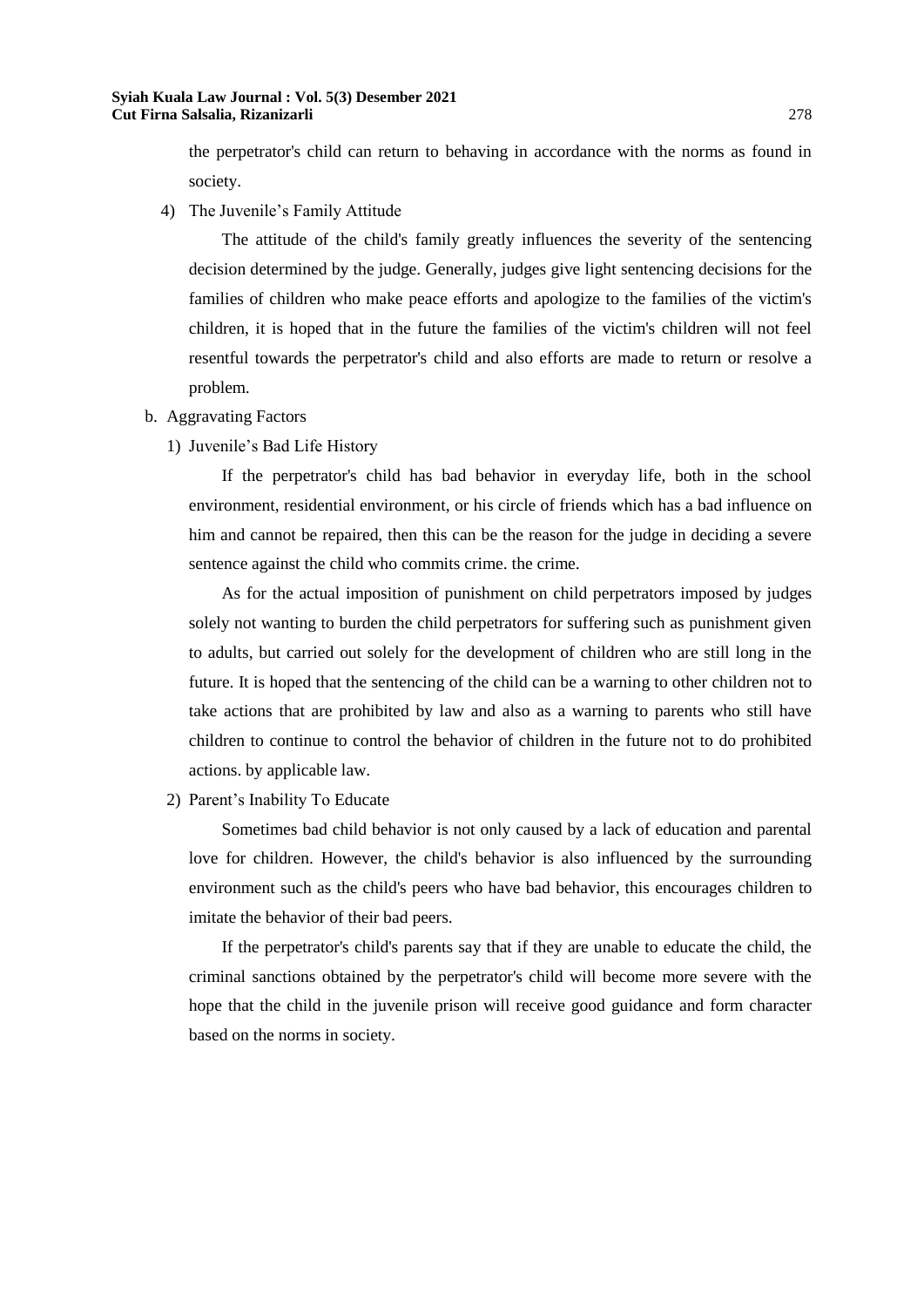# **3.3. The Obstacles Experienced From the Initial Investigation Process to the Court's Decision In The Criminal Offence Of Child-on-child Abuse With A Fatal Outcome.**

In handling cases of children, there are no urgent obstacles, however in examining children, investigators, prosecutors and judges must recognize and explore the character of children, child psychology is also a consideration in child examination and the decisions taken are the best decisions for child development.

Regarding the most urgent obstacle, there is no child case that adheres to the juvenile justice law, where the judicial process is short and must be handled quickly, who handles the child's case must be a child prosecutor who already has certification and knows the condition of the child. Detention of children is different from adults, detention of children must be as soon as possible and cannot be delayed.

The handling of criminal acts committed by children is different from the handling of crimes against adult perpetrators. Likewise about the obstacles experienced by law enforcement parties in overcoming obstacles regarding criminal acts committed by children.

The indirect/urgent obstacles that are often found in overcoming the problem of criminal acts are influenced by:

a. The Parent's Negligence

The role of parents towards children greatly influences the growth and development of a child, behaves and takes an attitude not to do something that is especially forbidden by parents to do so. As we know parents are a reflection of children in their daily behavior, the good and bad behavior of children really depends on how parents educate them. Because. Parents are people who are first met by children and become teachers for them at home who teach many things such as how to behave towards friends in their environment and so on.

Almost all children who commit crimes generally come from families that are not harmonious or from broken homes, where children feel they have no direction to their parents. In fact, the figure of a father and mother greatly influences the behavior of a child. As we know, a child who comes from a broken home tends to take actions that are not commendable and contrary to the law such as committing acts of abuse until a child victim dies, this is very much influenced by the concern for both parents in supervising their children in behave well in their environment and at school in collaboration with teachers at school. A child who is not supervised or cared for by his parents tends to act against the rules, because the child wants to get attention from the people around him for his actions.

b. The Lack Of Cooperation From Both Parties

In carrying out a law enforcement action, especially regarding abuse that causes the death of a child carried out by a child, it must be supported by cooperation between parties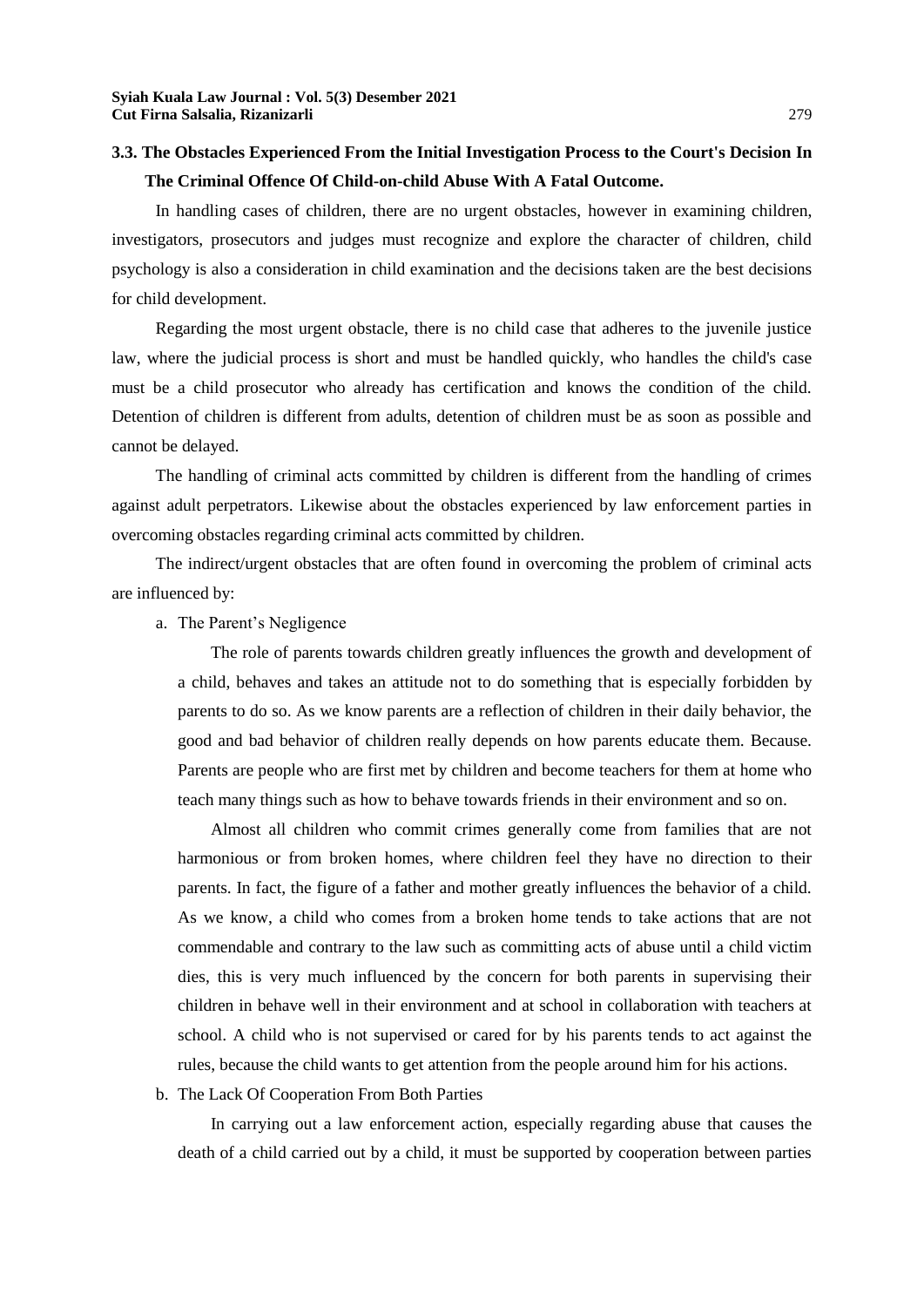such as the Police, the Prosecutor's Office, the Village Head and the Community in making prevention efforts so that in the future similar cases do not happen again.

The community is the first gate in stemming the occurrence of a criminal act that occurs in their area, such as reporting to the police or to the village head that there has been an act of abuse committed by children against children, with these actions it is hoped that each other can supervise so that security and order are created in the community. in the midst of society.

c. The Influence Of Gadgets

As we know in the current technological era, the influence of gadgets and social media is one of the triggers for changing children's mindsets to commit crimes. This is often an example of a child who wants to get attention from around him.

*Play stage* is a child's stage in the socialization process by imitating and imitating the actions taken by adults. The development of today's technology can make it easier for someone to access whatever they wants, which is done anywhere and anytime without any barrier. The advantages offered by the rapid development of technology also lead to a negative side where children easily access content that should not be accessed at their age. Again, the role of parents here is the most important, where parents must limit internet access to their children and assist children in accessing the content available on the internet. Because it is very easy to access negative content such as videos of murder or abuse, this is often imitated and used by children to get the attention of those around them and want to show their identity as adults..

There are efforts in every obstacle, according to one of the respondents, namely Jamil, they stated that the countermeasures that can be taken by the investigative team in handling cases of children are to always socialize the existence of legal protection to families, schools, communities in order to have an understanding of a conducive and safe environment for children. Children so that children can be protected from negative influences.

Other efforts that can be done are monitoring children's associations, monitoring the media they use (internet, social media), as well as strengthening supervision by the community regarding children's activities and activities in their respective environments, as well as increasing the intensity of moral strengthening activities (recitation and religious activities). Other communities, youth organizations etc.).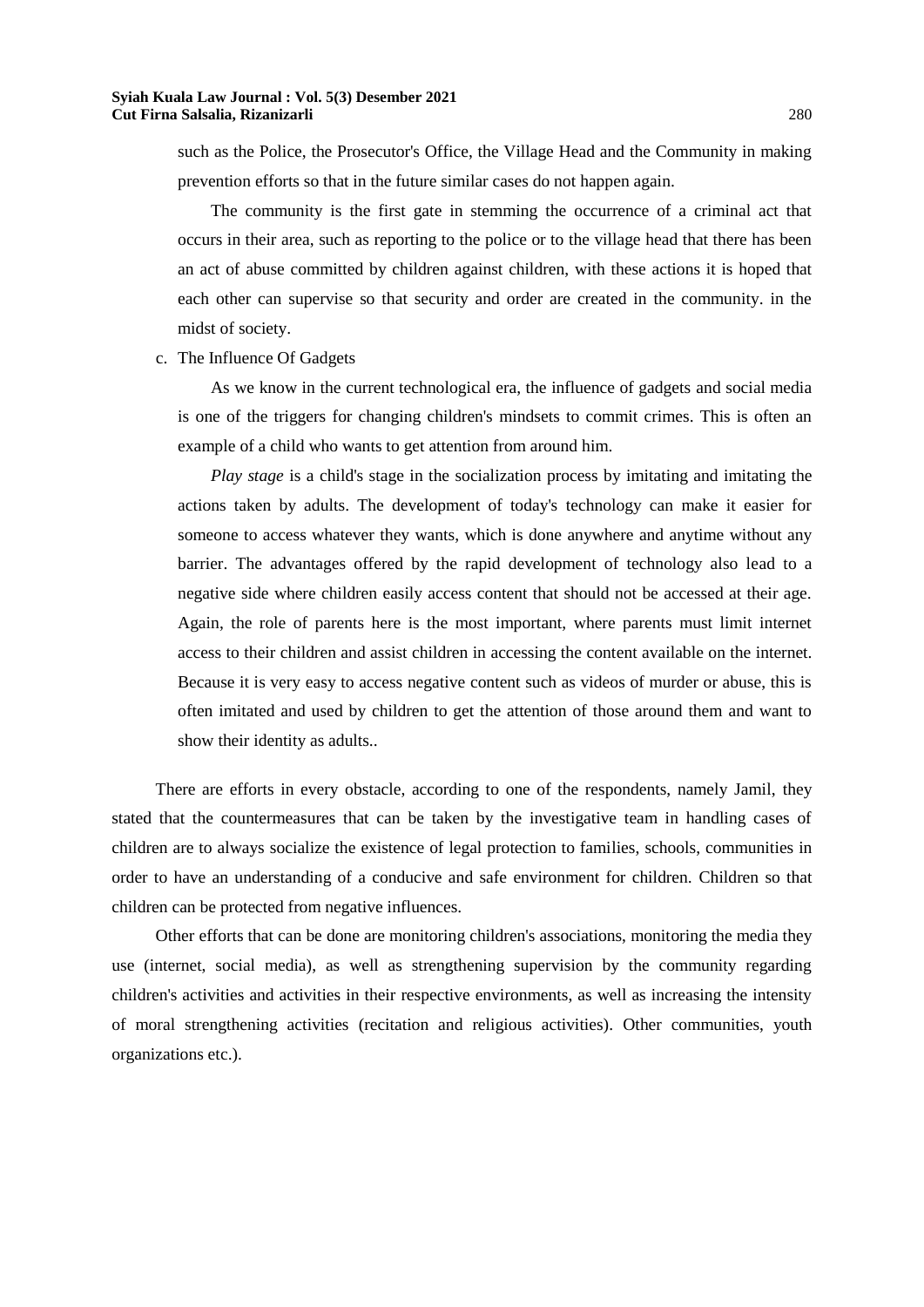#### **IV. CONCLUSION**

The legal protection for the Juvenile's offender of Child-on-child abuse with a fatal outcome must be given to both the child who is the victim or the child who is appointed as a convict from the beginning of the investigation process until the implementation of the court decision they had received legal protection as a child. The forms of legal protection provided are: not having their identities published, being treated well during the investigation process, being accompanied by the Fathers, social workers and parents, and being placed in a special place.

In considering the imposition of imprisonment regarding the case, the judge does not only look at the facts revealed at the trial but also pays attention to the rights of the child as the perpetrator who should receive protection. The things that the Judge considers are influenced by mitigating factors such as: the child's age, the child's mental state, the child's background, the attitude of the child's family and aggravating things such as: the child's life history is bad and the parents are unable to educate.

In handling children's cases there are no urgent obstacles, only the obstacles experienced directly and indirectly are parents don't care, lack of cooperation from the parties, and the influence of gadgets and in examining children, investigators, prosecutors and judges must recognize and explore the child's character, children mental health conditions are also considered in the examination of children and the decisions taken are the best decisions for the child development.